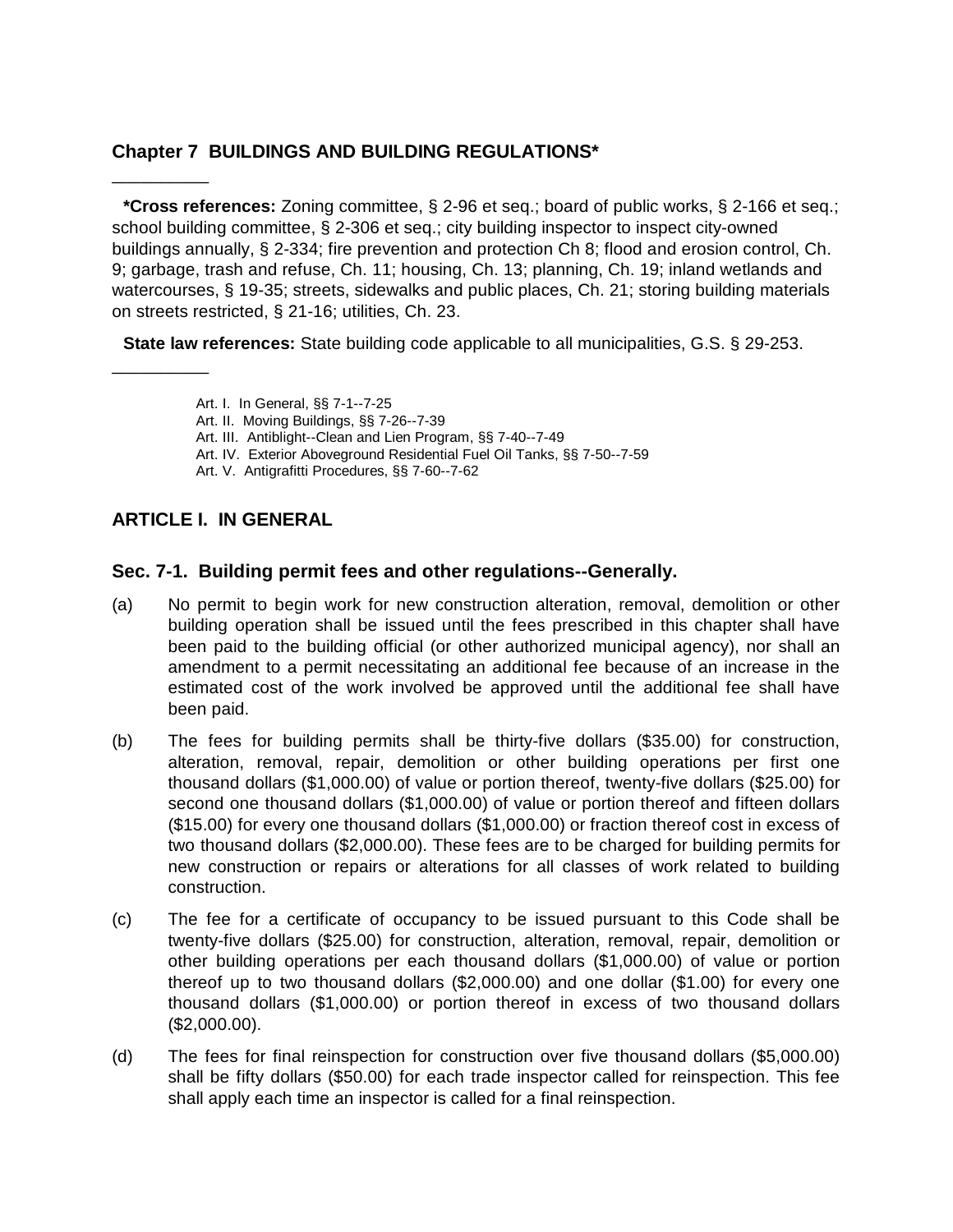(Code 1970, §§ 7-40.1, 7-40.4; Ord. of 7-71; Ord. of 7-86, §§ 1, 2; Ord. of 6-95; Ord. of 9-98; No. 26849-1, 3-13-02)

**Cross references:** Licenses, permits and miscellaneous business regulations, Ch. 14.

#### **Sec. 7-2. Same--Special fees.**

The payment of the fee for the new construction, additions, alteration, removal or demolition and for all work done in connection with or concurrently with the work contemplated by a building permit shall not relieve the applicant or holder of the permit from the payment of other fees that may be prescribed by law or ordinance for zoning permits and certificates, water taps, sewer connections, electrical, plumbing, mechanical and sprinkler system permits, or fees for inspections, or other privileges or requirements both within and without the jurisdiction of the department of licenses, permits and inspection.

(Code 1970, § 7-40.2; Ord. of 7-71; No. 26986-1, 6-12-02)

#### **Sec. 7-3. Same--New construction and alterations.**

The fee for a building permit shall be based on the volume of the structure, or as otherwise prescribed in the local ordinances, and the building official is authorized to establish by approved rules a schedule of cubic or square foot rates for buildings and structures of all use groups and types of construction as classified and defined in article 2 of the state building code.

(Code 1970, § 7-40.3; Ord. of 7-71)

#### **Sec. 7-4. Fee for demolition.**

The permit fee for demolition of a building or structure shall be twenty-five dollars (\$25.00) for every one thousand dollars (\$1,000.00) of the cost of the demolition or any fraction thereof.

(Code 1970, § 7-40.8; Ord. of 7-71; Ord. of 2-5-97; No. 26849-1, 3-13-02)

#### **Sec. 7-5. Reserved.**

**Editor's note:** Item No. 26849-1, an ordinance adopted on March 13, 2002, deleted § 7-5. Former § 7-5 pertained to fees for signs and derived from the Code of 1970 and an ordinance adopted in July of 1971.

#### **Sec. 7-6. Same--Accounting.**

The fees collected for services provided by department of licenses, permits and inspection shall be kept in accurate account and such fees collected shall be deposited monthly in the municipal treasury or otherwise disposed of as required by law.

(Code 1970, § 7-40.12; Ord. of 7-71; No. 26986-1, 6-12-02)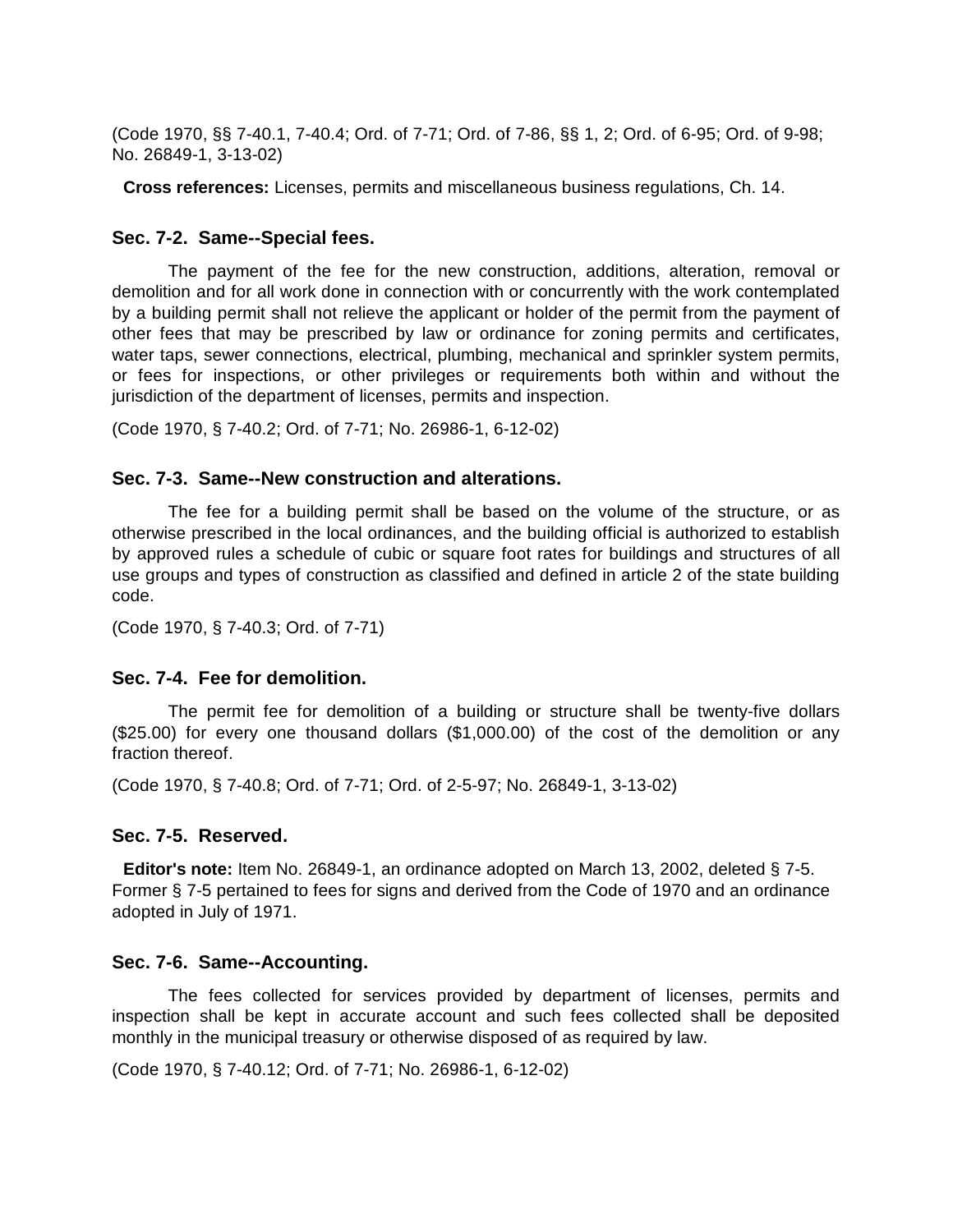## **Sec. 7-7. Refunds of the permits fee.**

In the case of a revocation of a permit or abandonment or discontinuance of a building project, the volume of the work actually completed shall be computed and any excess fee for the incomplete work shall be returned to the permit holder; provided, however, that, all penalties that may have been imposed on the permit holder under the requirements of the basic code shall first be collected.

(Code 1970, § 7-40.13; Ord. of 7-71; No. 26849-1, 3-13-02)

## **Sec. 7-8. Administrative expenses in processing of applications.**

The city may withhold for any refund any cost and administrative expense incurred in connection with application to be minimum fifteen dollars (\$15.00) or ten (10) per cent of fee whichever is larger. After a period of six (6) months the city may withhold minimum fifteen dollars (\$15.00) or fifty (50) per cent of the permit fee.

(Code 1970, § 7-40.14; Ord. of 7-71; No. 26849-1, 3-13-02; No. 26986-1, 6-12-02)

## **Sec. 7-9. Same--Waiver.**

Waiver of building permit fees shall be only by result of action by the common council.

(Code 1970, § 7-40.15; Ord. of 7-71)

# **Sec. 7-10. Same--Proof of cost of construction to be furnished.**

When the job is completed, the chief building official may request proof of the total construction cost done under all approved permits, and the owner, agent, or contractor shall furnish an affidavit of the total construction costs to the chief building official. If the final cost exceeds the fee declared in the application for the building permit, certificate of occupancy can not be issued until additional fee has been paid to the department.

(Code 1970, § 7-40.16; Ord. of 7-71; No. 26986-1, 6-12-02)

# **Sec. 7-11. Order to repair or demolish dangerous buildings; effect of failure to comply; enforcement agent.**

- (a) The owners of buildings which are unoccupied and as such are considered dangerous, to the public life and safety in the opinion of the building, fire, or health department may be ordered to repair or demolish the same by the chief building official and the owner of any such dangerous building who shall fail to comply with any such notice or order within thirty (30) days of being given a notice or order to repair or demolish such building, or fail to provide adequate security against the hazard of fire, by appropriate means, shall be guilty of a misdemeanor and shall be subject to punishment as provided in article III of this chapter for each and every day such failure to comply continues beyond the date fixed for completion or compliance.
- (b) The chief building official shall be the enforcement agent of this section.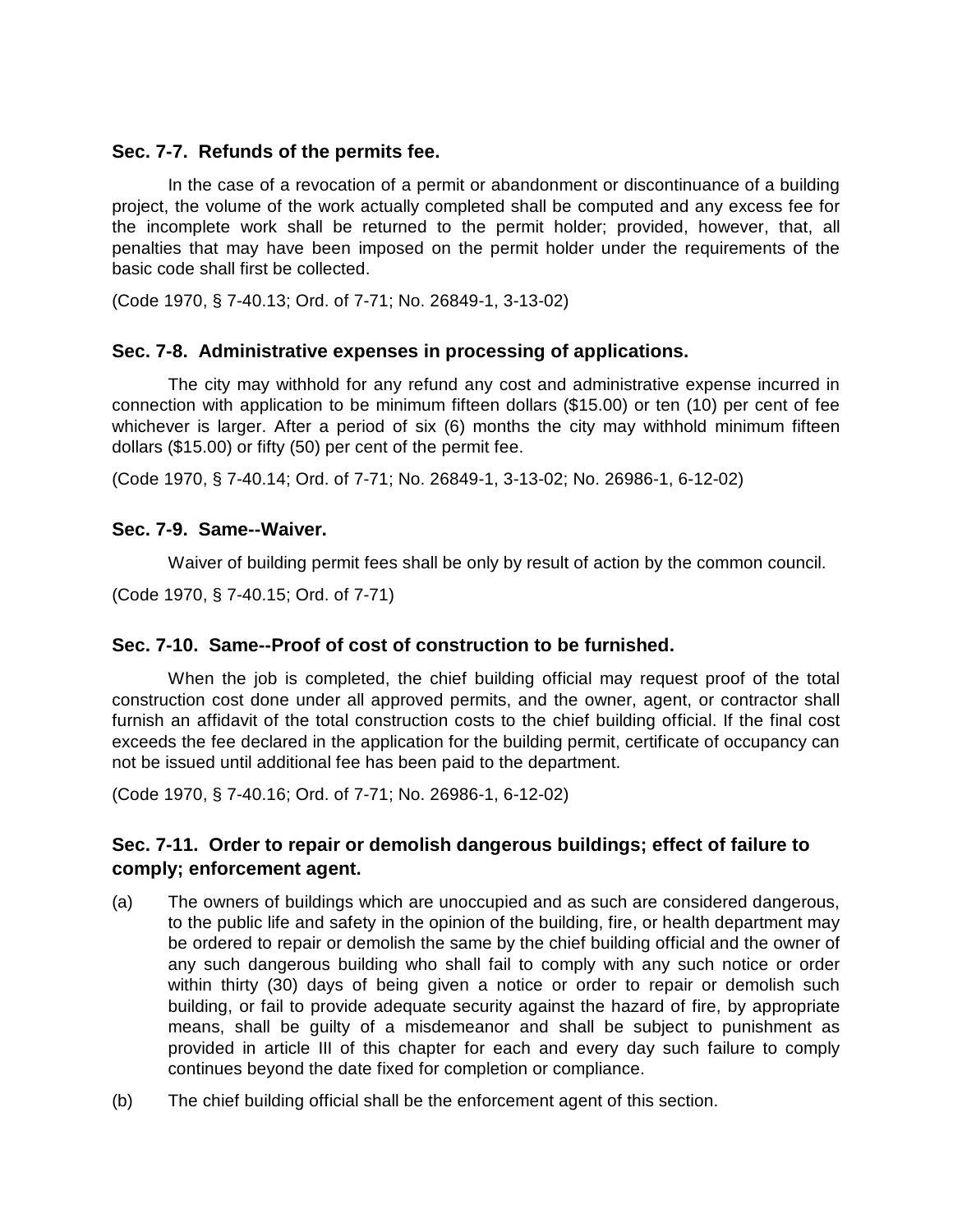(Code 1970, § 2-79; Ord. 12-72; No. 26986-1, 6-12-02)

#### **Sec. 7-12. Special conditions regarding sidewalks.**

- (a) Every building permit for new construction on a lot that is adjacent to an existing sidewalk shall be required to restore and/or replace the sidewalks and curbs, or any portion thereof, which may be defective prior to the commencement of construction or are damaged during the construction, in accordance with the city standards.
- (b) Before a certificate of occupancy can be issued by a chief building official, the department of public works shall submit a report verifying that all sidewalks and curbs have been restored and/or replaced in accordance with the city standards.

(Ord. of 7-86, § 1; No. 26986-1, 6-12-02)

#### **Sec. 7-13. Fines; failure to secure required permit.**

Any person who shall commence work for which a permit is required under the provisions of this article prior to making application for or receiving a permit shall be subject to the following fine(s) in addition to the fee for a permit:

Building permit (commercial or residential) . . . \$100.00

Electrical, plumbing, heating or sprinkler permit . . . 50.00

Demolition permit . . . 200.00

(Ord. of 6-7-95; No. 26849-1, 3-13-02)

#### **Sec. 7-14. Fee schedule--Zoning permits.**

The City of New Britain Department of Licenses, Permits and Inspections shall charge the nonrefundable fees set out below for certain site plan approvals:

(a) Site plan approval residential buildings with gross square feet (SF):

Under 1,000 SF . . . \$25.00

1,001--5,000 SF . . . 50.00

5,001--10,000 SF . . . 100.00

Over 10,000 SF . . . 150.00

(b) Site plan approval all other than residential buildings: new construction, addition or accessory structure:

Up to 5,000 SF . . . \$100.00

For each additional 1,000 SF or portion . . . 5.00

- (c) Site plan approval no structure . . . 50.00
- (d) Change of occupancy . . . 50.00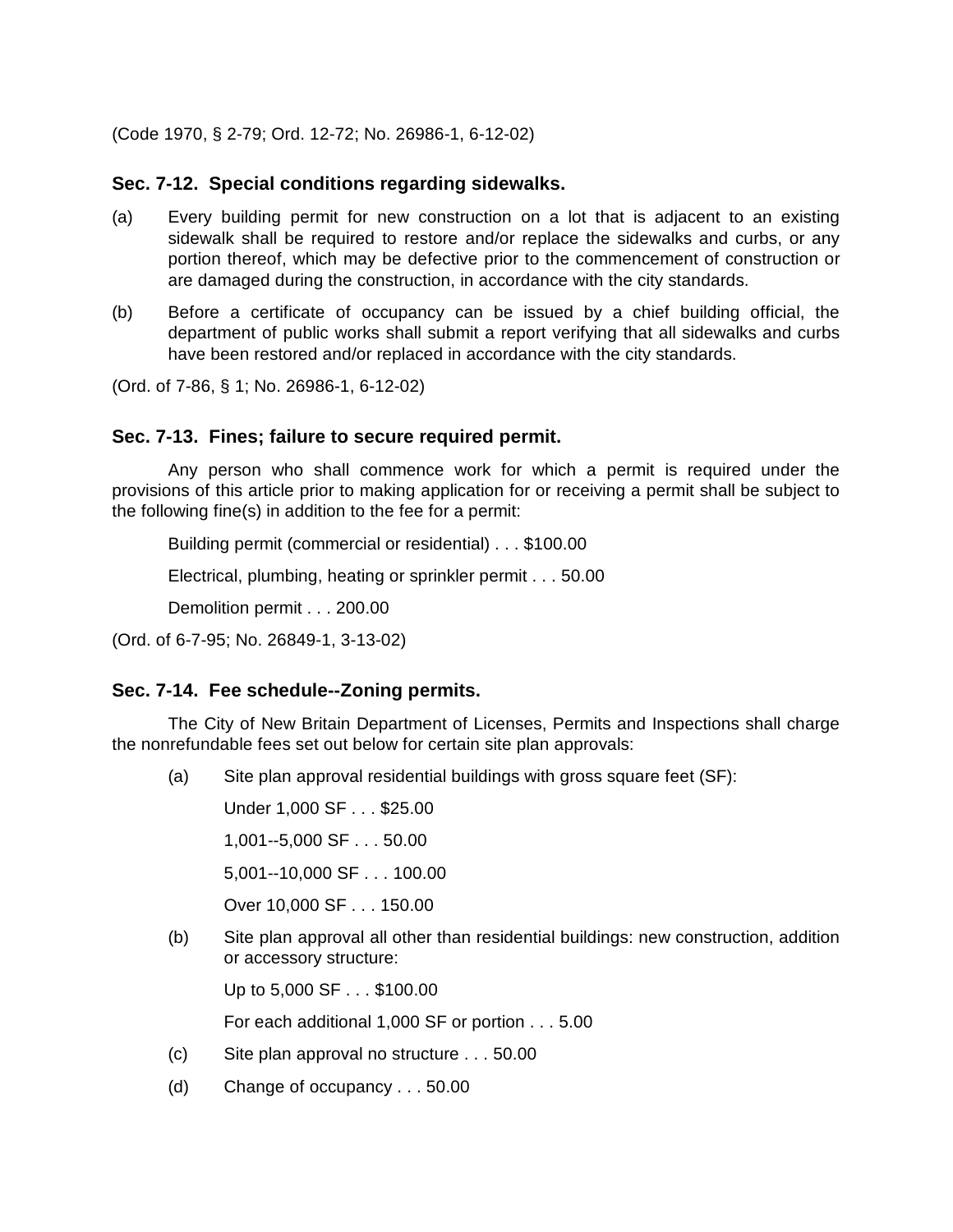(e) Site plan approval telecommunication towers:

For new tower . . . 300.00

Co-location (new antenna) . . . 100.00

Annual inspection . . . 100.00

(No. 26849-1, 3-13-02)

Secs. 7-15--7-25. Reserved.

# **ARTICLE II. MOVING BUILDINGS**

## **Sec. 7-26. Permit--Required; bond.**

- (a) No person shall move any building or structure through a street without having a building permit and a permit issued by the council, and without also filing a bond in form satisfactory to the board of public works.
- (b) No building may be moved through any street other than those designated in the permit.

(Code 1970, § 20-9(a), (d); No. 26986-1, 6-12-02)

**Cross references:** Licenses, permits and miscellaneous business regulations, Ch. 14.

#### **Sec. 7-27. Same--Application.**

The application for a permit required by section 7-26 shall state the following:

- (1) The name of the owner of the building to be moved;
- (2) The name of the building mover;
- (3) The precise location from which the building is to be removed, the precise location where it is to be finally relocated, and its position with respect to other buildings on the new site;
- (4) The distance from the proposed front line of the building to the line of the street;
- (5) The streets through which it is to be conveyed;
- (6) The time to be taken in moving the building; and
- (7) The nature or type of building materials and the building's dimensions.

(Code 1970, § 20-9(b))

#### **Sec. 7-28. Fees for moving buildings.**

(a) The fee for a building permit for the removal of a building or structure from one lot to another or to a new location on the same lot shall be as prescribed in the building code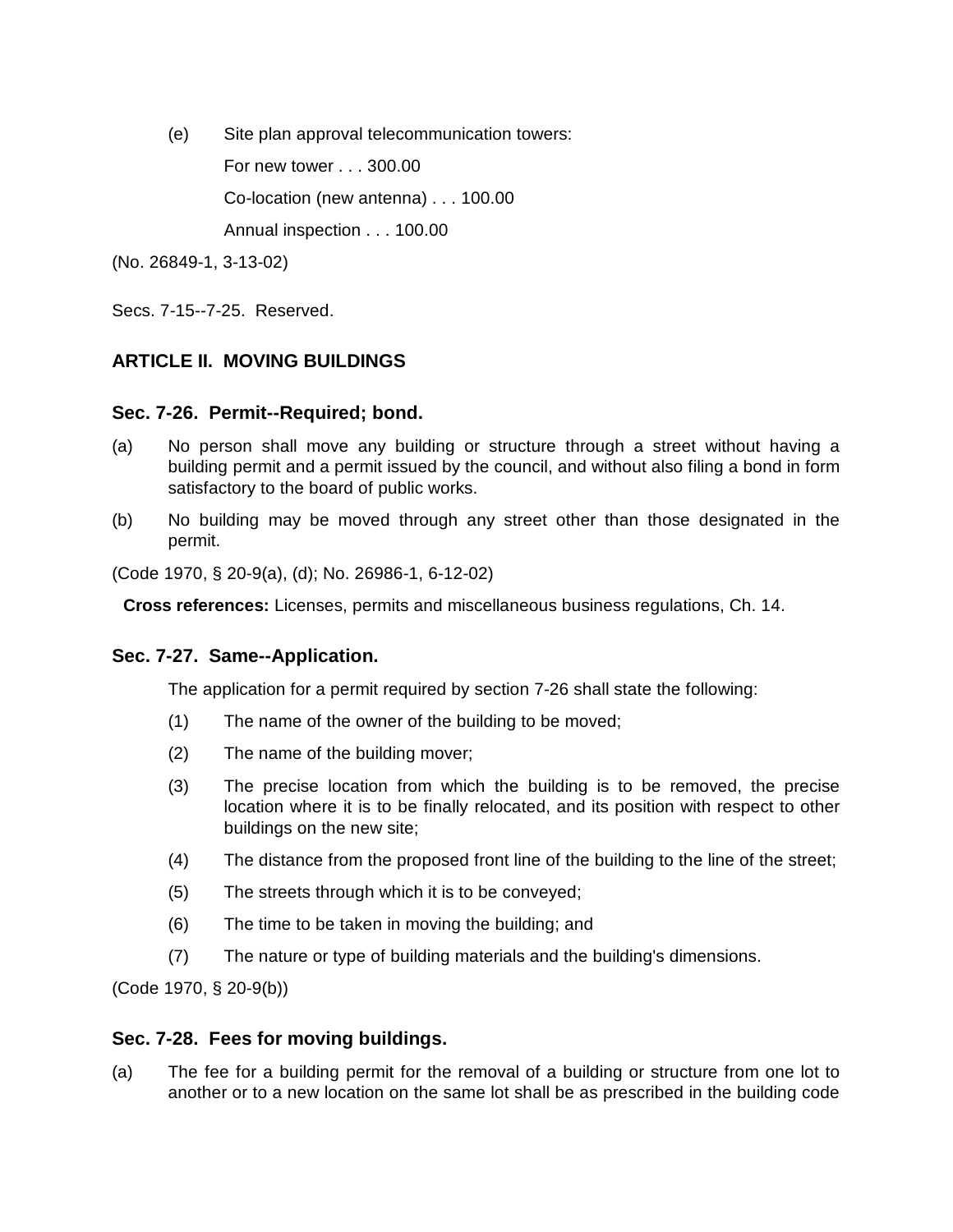and in the city ordinances.

- (b) Fees shall be as follows: For moving a building less than sixteen (16) feet in height on the same lot fifty dollars (\$50.00); for moving a building over sixteen (16) feet in height on the same lot one hundred dollars (\$100.00); for moving a building in the same street, if moved as a whole, or so as to become an obstacle in such street five hundred dollars (\$500.00).
- (c) The moving of all buildings over sixteen (16) feet in height shall be advertised once in a local newspaper. It shall be moved according to the requirements of the ordinances.

(Code 1970, §§ 7-40.5--7-40.7; Ord. of 7-71; No. 26849-1, 3-13-02; No. 26986-1, 6-12-02)

## **Sec. 7-29. Same--Public hearing prerequisite to issuance.**

Notice of a public hearing shall be given by the common council by being posted on the City of New Britain website and at least once in a daily newspaper of general circulation published in the city five (5) days prior to the final approval of a permit for the relocation of a building to a site beyond the lot in which the building is presently located. Where the initial application for such permit is denied, no notice of public hearing shall be necessary.

(Code 1970, § 20-10; No. 26986-1, 6-12-02; Ord. No. 28482-2, 5-5-05)

# **Sec. 7-30. Lighting.**

If a building being moved through the streets pursuant to a permit required by section 7-26 is to remain in a street at night, it shall be guarded by lighted lanterns in a manner satisfactory to the board of public works.

(Code 1970, § 20-9(c))

# **Sec. 7-31. Recovery of demolition costs.**

- (a) The cost to the city for the removal or demolition of any building under the terms of this article shall be a charge against the property owner or his estate, and may be liened therefor.
- (b) Such costs shall include expenses of soliciting demolition bids, cost of removal, cost of inspections, and all legal and court costs together with interest of monies so expended at the rate of six (6) per cent per annum.

(Code 1970, § 20-9; Ord. of 5-74)

Secs. 7-32--7-39. Reserved.

\_\_\_\_\_\_\_\_\_\_

# **ARTICLE III. ANTIBLIGHT--CLEAN AND LIEN PROGRAM\***

**<sup>\*</sup>Editor's note:** Res. No. 30710-2, adopted Sept. 9, 2009, amended art. III in its entirety. The former art. III pertained to similar subject matter and derived from an ordinance adopted Oct. of 2000; an ordinance adopted Nov. of 2000; an ordinance adopted Jan. of 2001; and Ord. No.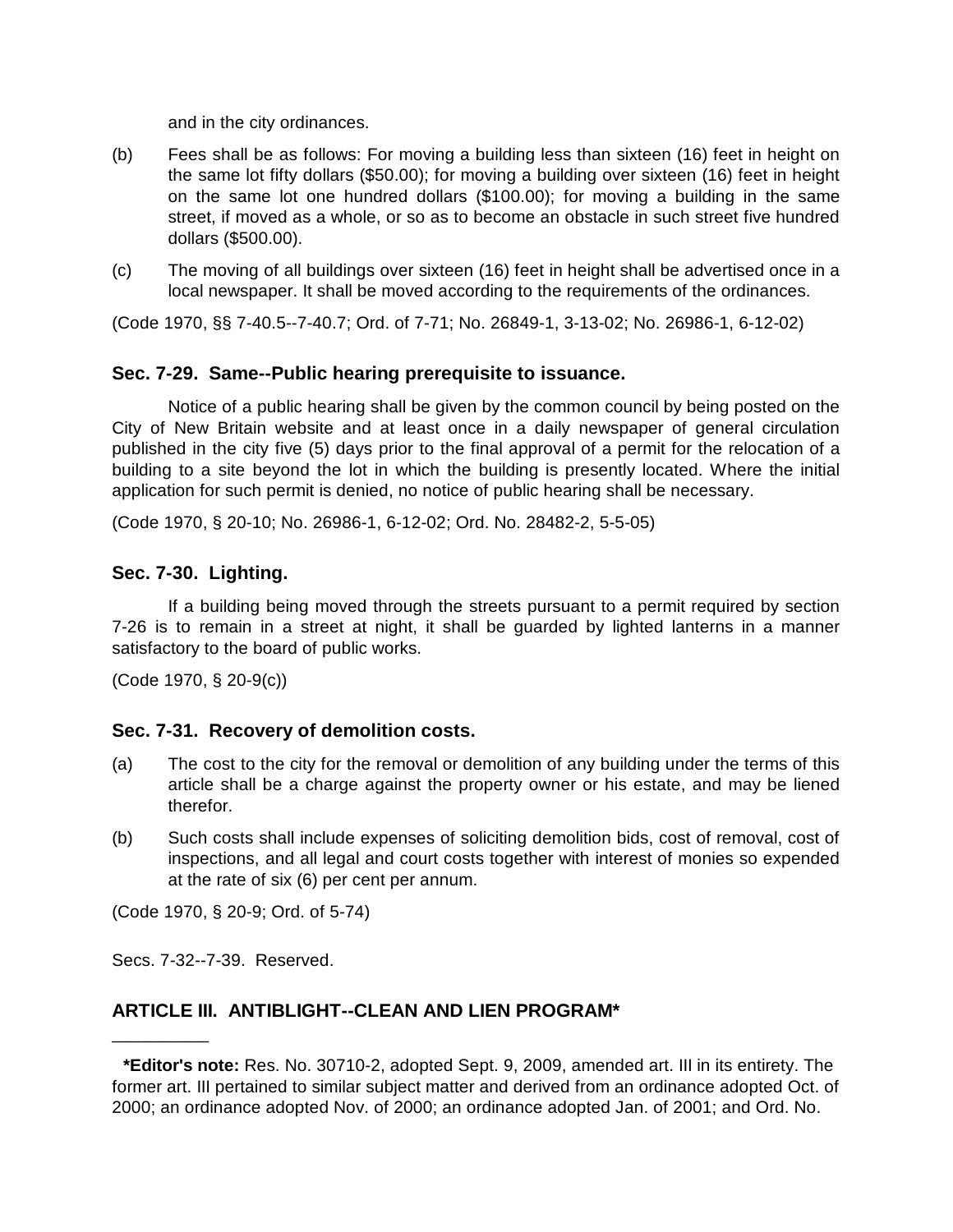28482-2, adopted May 5, 2005.

\_\_\_\_\_\_\_\_\_\_

### **Sec. 7-40. Declaration of policy.**

This article is authorized pursuant to Connecticut General Statutes, section  $7-148(c)(7)(H)(xv)$  which empowers a municipality to make and enforce regulations which define and are intended to prevent housing blight, including regulations providing for reduction of assessments, maintenance of property, specification standards to determine neglect and fines for each violation of between ten dollars (\$10.00) and one hundred dollars (\$100.00) per day.

(Res. No. 30710-2, 9-9-09)

## **Sec. 7-41. Creation or maintenance of blighted premises prohibited.**

No owner of real property located in the City of New Britain shall allow, create, maintain, permit the continuance of, or cause to be created or maintained any blighted premises.

(Res. No. 30710-2, 9-9-09)

#### **Sec. 7-42. Definitions.**

For the purposes of this article, the following words, terms and phrases shall have the following ascribed meanings, unless the context clearly indicates otherwise. Whenever used, the singular number shall include the plural, the plural the singular, and the use of any gender shall include both genders:

- (a) *Accessory structure* shall mean a structure, the use of which is customarily incidental and subordinate to that of the principal building, structure or use on the same lot.
- (b) *A blighted condition* shall mean any condition in which the City of New Britain determines to be in violation of and pose a significant risk to health and public safety as set forth in the Connecticut Building, Fire Safety and Public Health Codes and the Minimum Housing Code of the City of New Britain.
- (c) *Blighted premises* shall mean any building, structure or parcel of land whether vacant or occupied in which the City of New Britain determines that existing conditions to be in violation of and pose a significant risk to health and safety as set forth in the State of Connecticut Building, Fire Safety and Public Health Codes and the Minimum Housing Code of the City of New Britain.
- (d) *Building* shall mean a fixed construction with walls, foundation and roof, such as a house, factory or garage, which is either vacant or occupied.
- (e) As used herein, the *City of New Britain* shall include the fire marshal, director of health and director of licenses, permits and inspections. In addition, references to actions taken by the fire marshal, the director of health and/or the director of licenses, permits and inspections shall also apply to similar actions taken by the subordinates or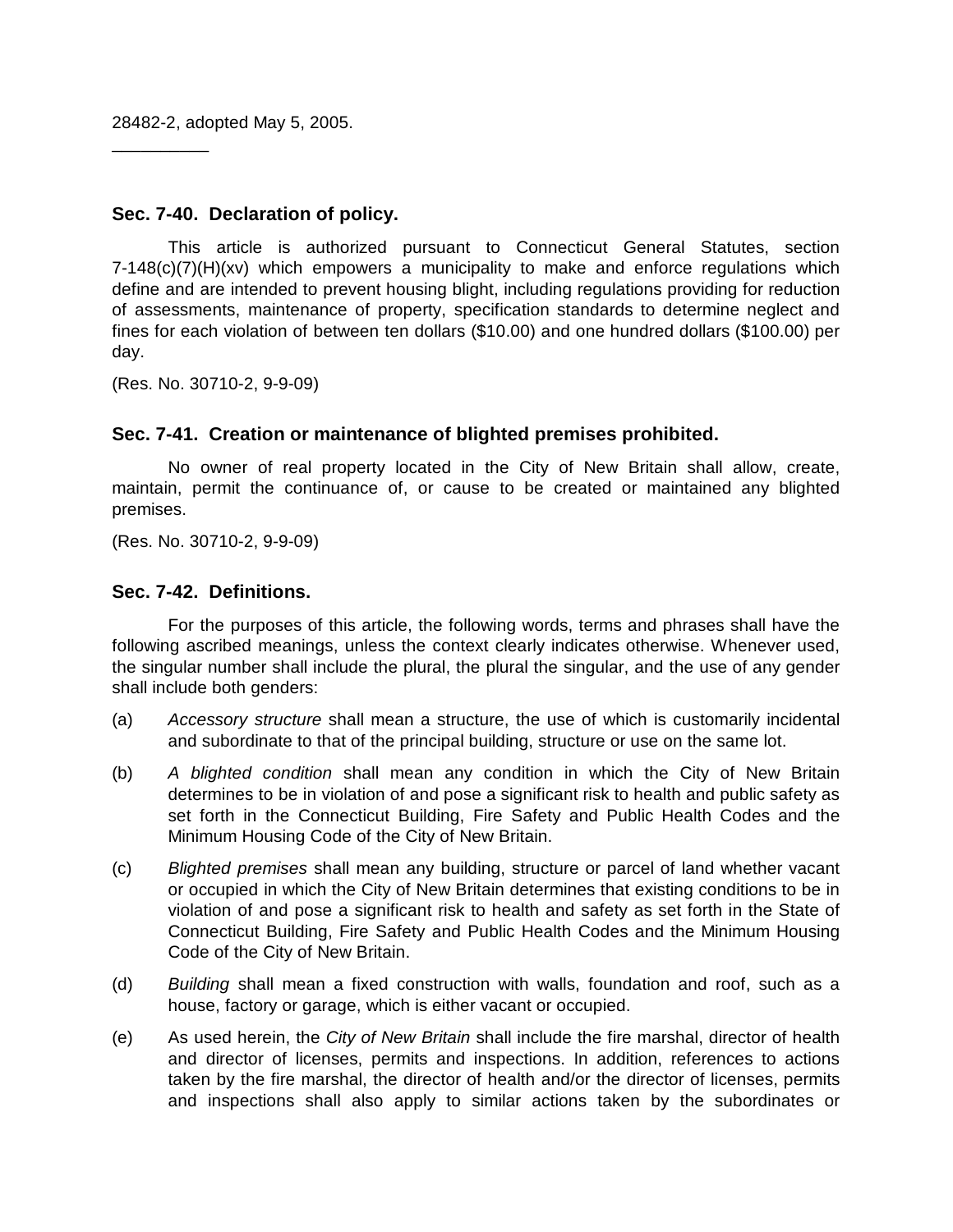representatives of these officials.

- (f) *Dilapidated* shall mean no longer adequate for the purpose or use for which it was intended or having fallen into partial or total ruin or decay.
- (g) *Legal occupancy* shall mean human habitation of a building that is legal by virtue of compliance with state building, state fire safety, local zoning, local housing and all other pertinent codes.
- (h) *Neighborhood* shall mean an area of the city comprising buildings, structures or parcels of land any part of which is within a radius of one thousand (1,000) feet of a blighted premises.
- (i) *Owner* shall mean any person, institution, foundation, corporation, partnership, entity or authority which holds title to or leases real property within the City of New Britain.
- (j) *Significant risk to health or safety* shall refer to conditions that would likely result in illness, injury or death if allowed to persist.
- (k) *Proximate property* shall mean any building, structure or parcel of land within one thousand (1,000) feet of a blighted premises.
- (l) *Structure* shall mean that which has been or is built or constructed and which is, or should be, fastened, anchored, attached or rests on a building, foundation or on the ground, including, but not limited to, any building, fences, fire escapes, railings, towers, sidewalks or stairways.
- (m) *Vacant* shall mean a period of sixty (60) days or longer during which a building or structure or part thereof is not legally occupied by human beings.
- (n) *Vacant parcel* shall mean a parcel of land with no buildings or structures thereon.

(Res. No. 30710-2, 9-9-09)

#### **Sec. 7-43. Lien for costs and expenses incurred by the City of New Britain.**

Whenever the owner fails to comply with an order or citation to repair, board, or demolish a building, sign, or structure and/or remove the blighting condition and the City of New Britain has made repairs, boarded, or demolished the building, sign, or structure and/or removed the blighted condition after the owner's failure to do so, reasonable costs incurred by the City of New Britain shall be a lien against the real property in accordance with section 49-73b of the Connecticut General Statutes.

The lien shall be recorded with the records of land evidence of the municipality, and the lien shall incur legal interest from the date of recording. The costs incurred the City of New Britain, plus interest thereon, in the repair, boarding or demolishing of a building, sign or structure and/or removal of the blighting condition, shall be added to the amount of taxes due on the real property where the building, sign or structure was located.

(Res. No. 30710-2, 9-9-09; Res. No. 31094-2, 9-22-10)

#### **Sec. 7-44. Violations and penalties.**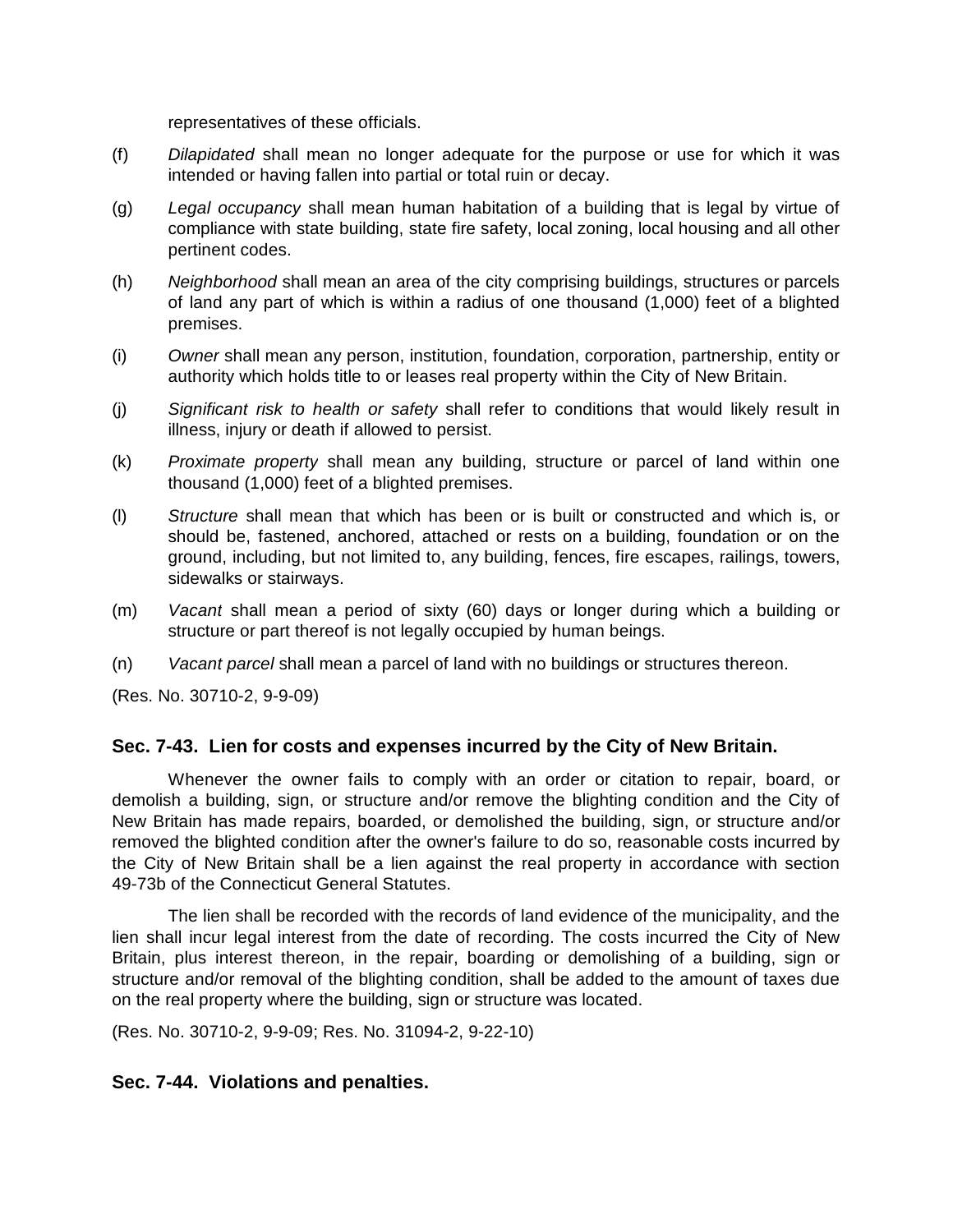- (a) Each violation of any provision of this article shall be considered a separate offense hereunder and each day any violation of any provision of this article shall continue shall constitute a separate offense hereunder.
- (b) Violations of the provisions of this article shall be punishable by a fine of one hundred dollars (\$100.00) for each day a violation exists and continues and will commence on day of notice. If prior notice to the property owner is mandated by state code, then the fine will commence for each day beyond the notice period as long as the blighted conditions persists. The fine will double if not paid within ten (10) days of issuance.
- (c) No fee or fine shall be due while a reconsideration, hearing or appeal is pending in the matter; however, such action shall not prevent further accumulation of the penalty if the order is upheld.
- (d) The imposition of any fee or fine under this article shall not be construed to prevent the enforcement of other laws upon the premises nor to prevent the initiation of other enforcement measures or penalties.
- (e) A one (1) per cent per day interest charge shall be applied for failure to pay, within forty-five (45) days, any fine charged for violation of this article. Failure to pay any fee or fine arising from the enforcement of this article shall constitute a debt in favor of the city and shall constitute a lien upon the real estate against which the fee was imposed from the original date of such fee. Each such lien may be continued, recorded and released in the manner provided by the Connecticut General Statutes for continuing, recording and releasing property tax liens. Each such lien shall take precedence over all other liens and encumbrances filed after the effective date of this article to the fullest extent permitted by law, except taxes, and may be enforced in the same manner as property tax liens.
- (Res. No. 30710-2, 9-9-09; Res. No. 31094-2, 9-22-10)

#### **Sec. 7-45. Enforcement.**

- (a) *Enforcement.* The director of licenses, permits and inspections and his/her designee, the director of health and his/her designee, the police chief and his/her designee and the fire marshal and his/her designee shall be responsible for enforcement of this Code.
- (b) *Complaints.* Any individual affected by the action or inaction of an owner of a dwelling unit or other space subject to the provisions of this article, any civic organization, and any appropriate municipal agency may file, in writing, a complaint of violation of any of these sections with the City of New Britain.
- (c) *Investigation.* The City of New Britain shall undertake an investigation of the complaint by conducting an inspection of the property. If, in the course of such inspection, the inspector observes a condition which he/she believes may constitute a violation of a code which falls under the jurisdiction of another city agency or department, he/she shall notify the appropriate agency or department and request that agency or department to conduct an inspection and provide to the director of licenses, permits and inspections a copy of said report together with any actions which are necessary to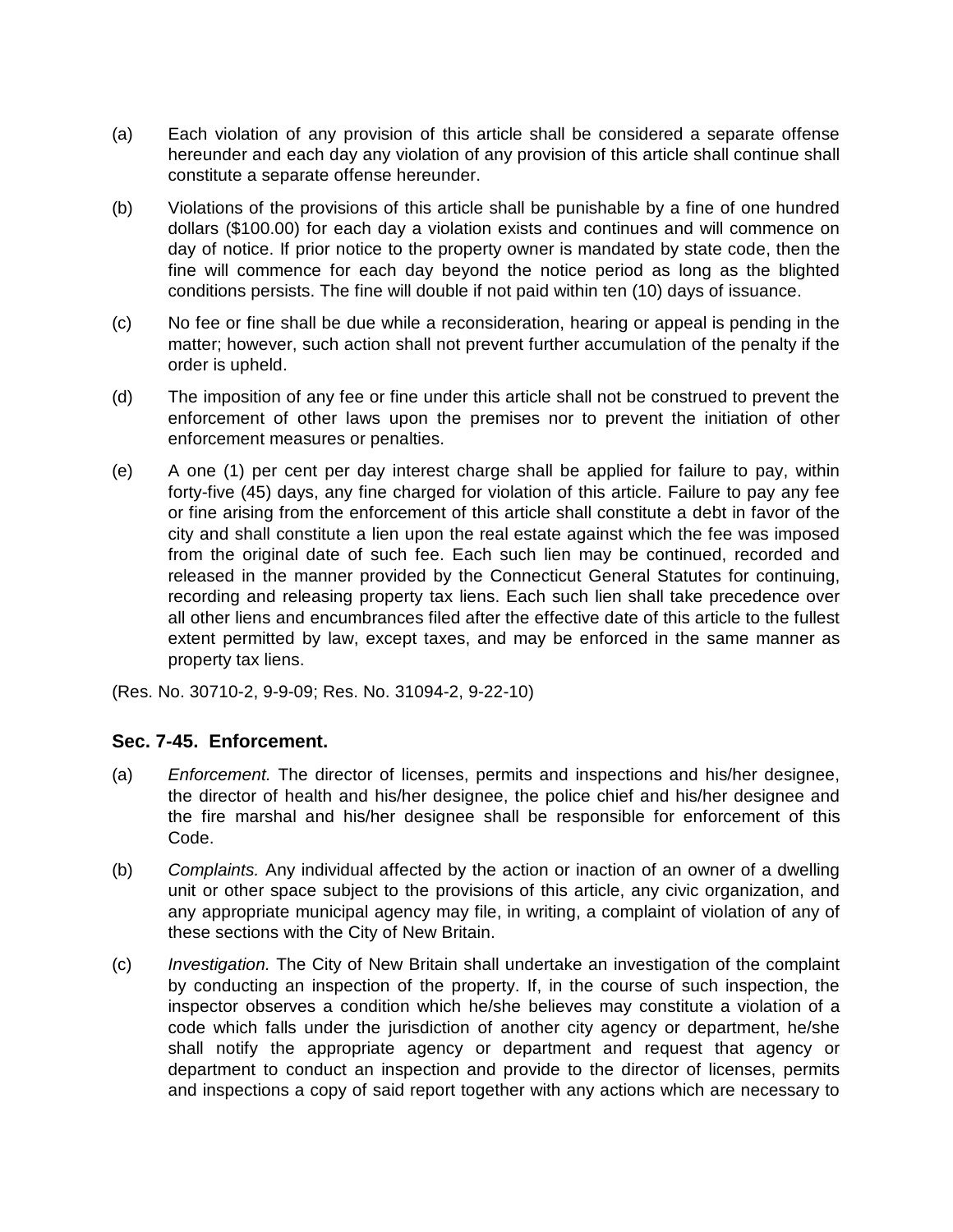abate conditions which constitute a violation(s) of the provisions of this article.

- (d) *Orders to take corrective action.* The City of New Britain shall track all investigations pursuant to subsection (b) of this section and shall maintain a record of all violations of building, housing, zoning, fire or health codes or any of the conditions in subdivisions (1) or (2) of subsection (c) of section 7-42 identified by any city department. If these records reveal any premises to be blighted premises, as defined in subsection (c) of section 7-42, and prior notice to the property owner is mandated under the relevant state code then the City of New Britain shall serve a notice of violation and an order to correct such violation on the owner of the property by certified mail or in-hand service by any proper officer or indifferent person. If the owner cannot be identified or if the address is unknown, copy of such notice shall be published in a newspaper having general circulation in the municipality, as well as being posted on the City of New Britain website. The order shall require the owner to abate and/or correct any condition which contributes to classification of the property as a blighted premises pursuant to this article in the manner specified in said order within the statutorily mandated notice after the date on which said order is sent to the owner by certified mail or by in-hand service or published in a newspaper. A copy of the order shall be placed on the land records to serve as notice to any subsequent purchaser of the existence of a violation on the premises.
- (e) *The notice from the City of New Britain.* It shall include 1) the allegations against him or her and the amount of fines, penalties, costs or fees due; 2) that the individual may contest liability before a hearing officer appointed by the mayor by delivering in person or by mail written notice within ten (10) days of the date hereof; 3) that if no hearing is demanded an assessment and judgment may be entered and issued without further notice.
- (f) *Appeal of order.* Any person aggrieved by any decision rendered herein may appeal pursuant to section 1-17 of the Code of Ordinances entitled "procedure of enforcement of municipal ordinances".

(Res. No. 30710-2, 9-9-09; Res. No. 31094-2, 9-22-10)

# **Sec. 7-46. Antiblight administrative procedures.**

- (a) *Creation of blighted premises committee.* The mayor or his designee shall convene a blighted premises committee consisting of the director of licenses and permits, the fire marshal, a representative of the police department, the director of health, a representative of the office of the corporation counsel, the director of municipal development and any other city staff as deemed appropriate.
- (b) *Responsibilities of the blighted premises committee.* The blighted premises committee shall be responsible for:
	- (1) Creating and maintaining a list of blighted premises within the City of New Britain;
	- (2) Coordinating interdepartmental cooperation and action in inspections of blighted premises and in the enforcement of the provisions of this article;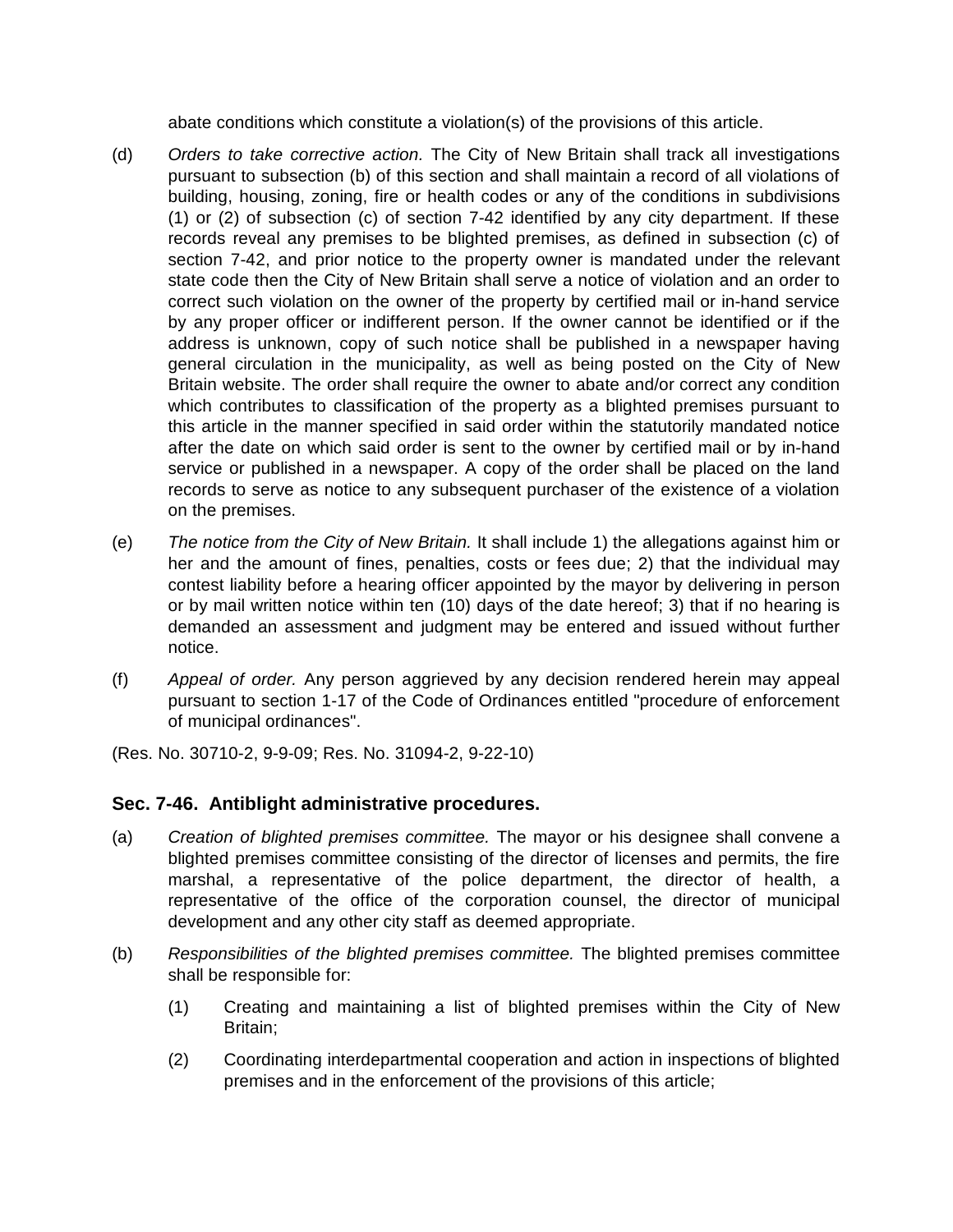- (3) Developing and implementing specific strategies to eliminate blighted premises within the city.
- (c) *Submit annual reports.* The blighted premises committee shall prepare and submit a written report to the mayor and common council annually which report shall include a list of blighted premises within the city and actions planned or taken to eliminate blighted conditions. The report shall be submitted by January 31 for the preceding calendar year.
- (d) The blighted premises committee shall also be designated as the urban homesteading agency pursuant to the Urban Homesteading Act established in section 8-169o et seq. of the Connecticut General Statutes and is authorized to take the necessary steps to acquire abandoned or blighted properties. The Urban Homesteading Act is incorporated by reference as if fully set forth herein.

(Res. No. 30710-2, 9-9-09; Res. No. 31094-2, 9-22-10)

Secs. 7-47--7-49. Reserved.

# **ARTICLE IV. EXTERIOR ABOVEGROUND RESIDENTIAL FUEL OIL TANKS**

#### **Sec. 7-50. Specifications; maintenance.**

All new and replacement exterior aboveground residential fuel oil tanks shall be constructed, installed and maintained in accordance with the Connecticut State Building Code in effect at the time of installation and with the following specifications:

- (a) Tanks shall be constructed and placed on a concrete pad of a minimum of four (4) inches thickness reinforced with wire mesh;
- (b) Tank pads shall be constructed with liquid-tight containment facilities of a size sufficient to contain one hundred (100) per cent of the full capacity of the tank;
- (c) The containment facilities shall be equipped with a valve located at the lowest level of the facility to facilitate drainage of water. All containment facilities shall be drained of water and kept free and clear of debris at all times. Except when a containment facility is being drained, all valves installed to facilitate the drainage of water shall be kept in the closed position at all times.
- (d) All tanks and containment facilities shall be maintained free of all rust and corrosion.

(Ord. of 9-10-97; No. 26986-1, 6-12-02)

Secs. 7-51--7-59. Reserved.

\_\_\_\_\_\_\_\_\_\_

# **ARTICLE V. ANTIGRAFFITI PROCEDURES\***

**<sup>\*</sup>Cross references:** City antiblight program, § 7-40 et seq.; sales of separate spray paint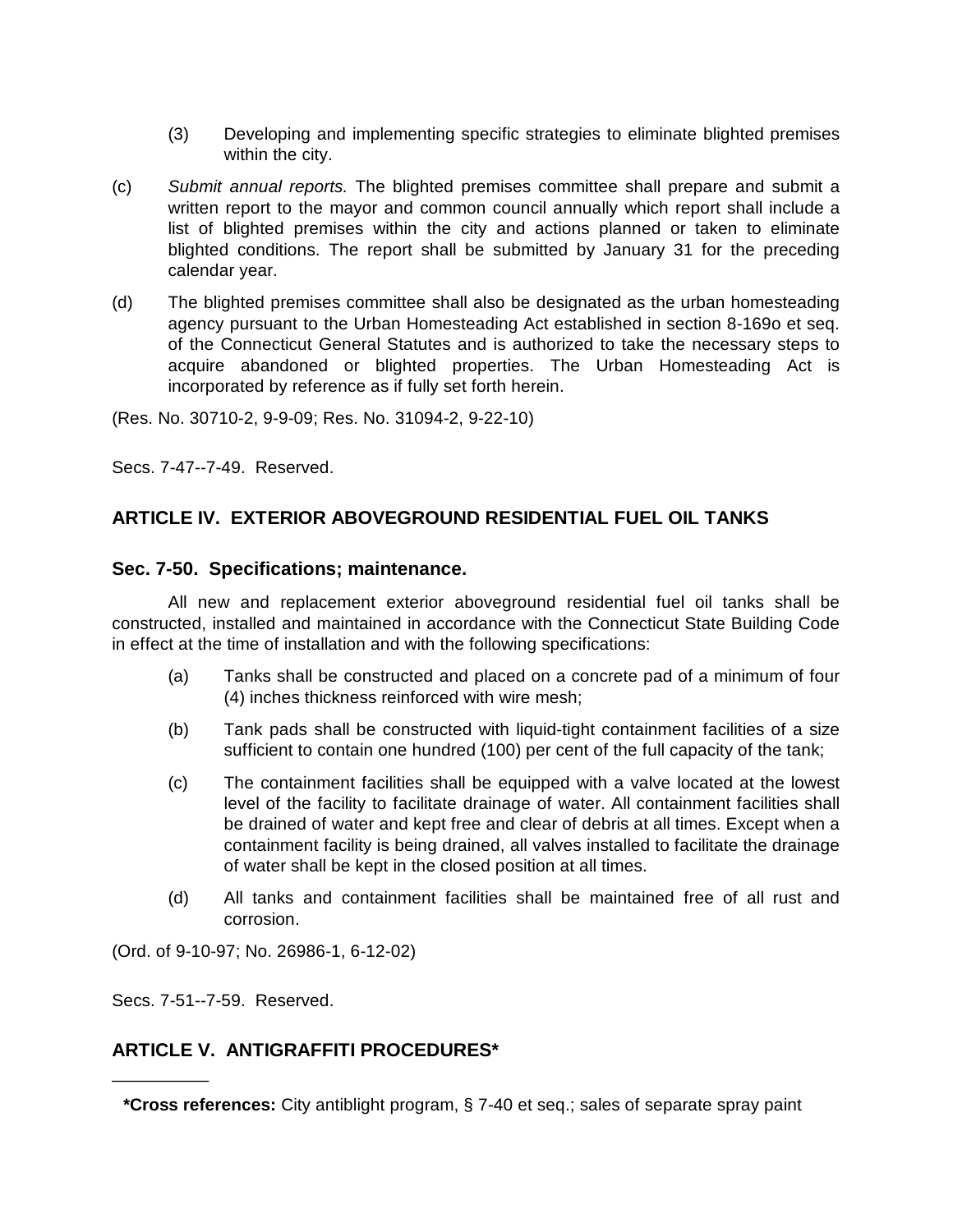nozzles prohibited, § 14-301; removal of graffiti from public places and property, § 21-235 et seq.

\_\_\_\_\_\_\_\_\_\_

# **Sec. 7-60. Definitions.**

The following words, terms and phrases, when used in this article, shall have the meanings ascribed to them in this section, except where the context clearly indicates a different meaning:

- (a) *Graffiti* means any marking left by spray paint, ink marker, adhesive material or some similar means forming some identifying name, message or picture incongruous with the general decorative scheme or usual form of the structure, object or surface upon which it appears.
- (b) To *remove (graffiti)* means causing graffiti to no longer be visible by painting it over or removing it using solvents, sand blasting, scrubbing or other similar means.
- (c) *Owner* shall mean any person, institution, foundation, corporation, partnership, entity or authority which holds title to or leases real property within the City of New Britain.
- (d) *Registered antigraffiti organization* means any volunteer organization certified by the director of licenses, permits and inspections as properly qualified, experienced and suited to engage in graffiti removal.

(Ord. of 1-01)

# **Sec. 7-61. Graffiti removal.**

The owner or person in control of any private property shall maintain the premises, including all structures, trees, fences, etc., free of graffiti. The director of licenses, permits and inspections or the director's representative shall notify the owner of any private property or his agent to properly remove any graffiti that is placed on such owner's property. Such notice may be made verbally or in writing, and, if in writing, shall be by registered mail and addressed to the owner of said property at his or her last known address.

(Ord. of 1-01)

# **Sec. 7-62. Registered antigraffiti organizations.**

- (a) If any registered antigraffiti organization has made an offer to remove graffiti, free of charge, from any property, the owner of which has been notified of the presence of graffiti pursuant to section 7-61, and said property owner refuses to allow the organization to remove the graffiti in question, then the organization may report this refusal to director of licenses, permits and inspections.
- (b) Upon notification of such a refusal, director of licenses, permits and inspections or his/her designee shall verify that the property owner does so refuse. The director of licenses, permits and inspections shall fine said property owner fifty dollars (\$50.00) each week that said property owner maintains his/her refusal unless the property owner